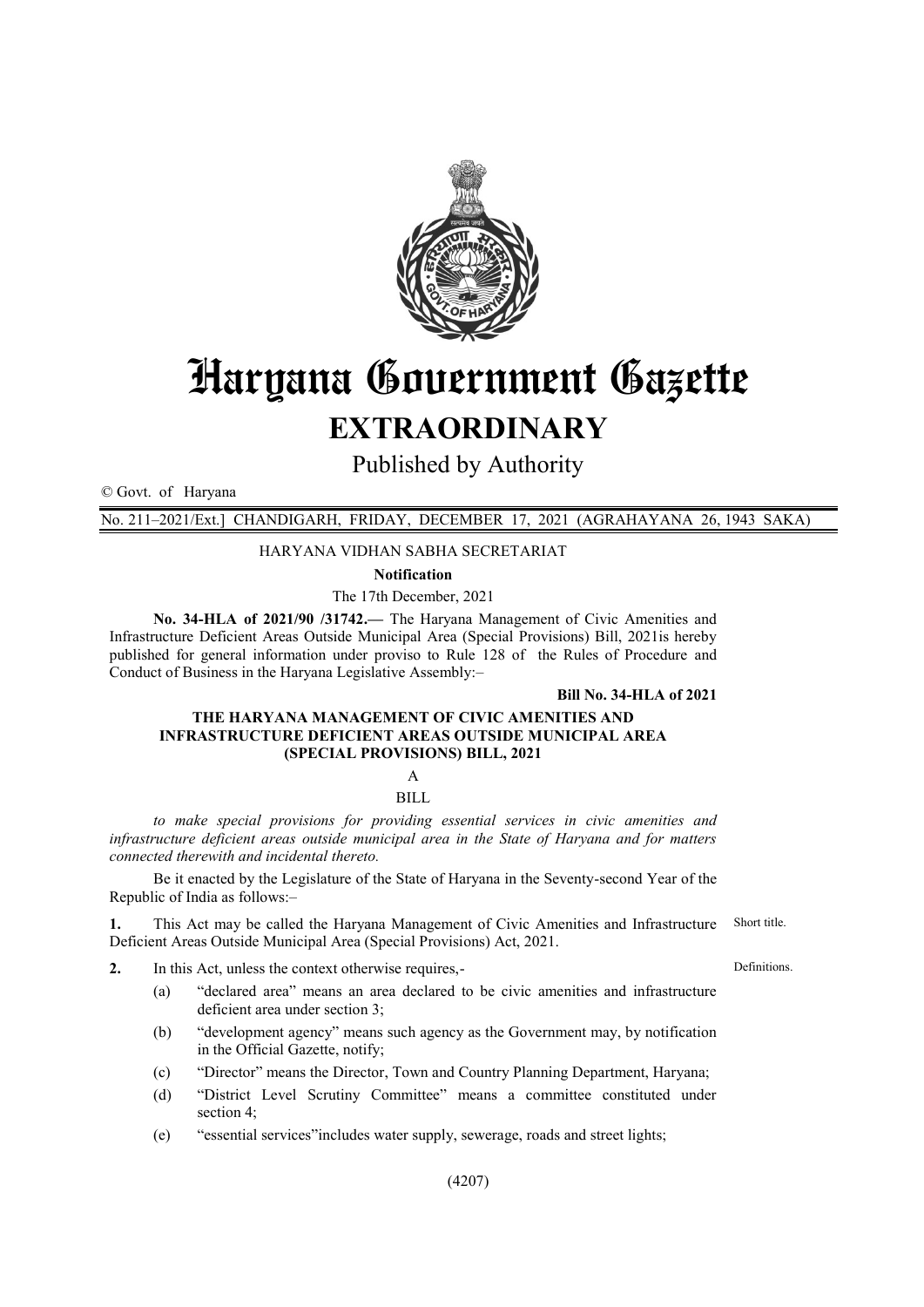- (f) "Government" means the Government of the State of Haryana;
- (g) "municipal area" means the municipal area as defined in the Haryana Municipal Act, 1973 (24 of 1973) or the Haryana Municipal Corporation Act, 1994 (16 of 1994), as the case may be;
- (h) "public land" means land owned by the Central or the State Government, Boards or Corporations constituted under any Central or State law or owned by the Central or State Government including the land owned by Gram Panchayat or municipality;
- (i) "prescribed" means prescribed by the rules made under this Act;
- (j) "unauthorized building" means building that has been erected in contravention of the provisions of the Haryana Development and Regulation of Urban Areas Act, 1975 (8 of 1975), the Haryana Scheduled Roads and Controlled Areas Restriction of Unregulated Development Act, 1963 (Punjab Act 41 of 1963), the Haryana New Capital (Periphery) Control Act, 1952 (Punjab Act 1 of 1953) or any other law for the time being in force;
- (k) "unauthorized development" means an area that has been developed in contravention of the provisions of the Haryana Development and Regulation of Urban Areas Act, 1975 (8 of 1975), the Haryana Scheduled Roads and Controlled Areas Restriction of Unregulated Development Act, 1963 (Punjab Act 41 of 1963), the Haryana New Capital (Periphery) Control Act, 1952 (Punjab Act 1 of 1953) or any other law for the time being in force;
- (l) "unauthorized plot" means the area which has been sub-divided in contravention of the provisions of section 7 of the Haryana Development and Regulation of Urban Areas Act, 1975 (8 of 1975).
- Declared area. **3.** (1) The Government may, by notification in the Official Gazette, declare any area outside the municipal area to be a civic amenities and infrastructure deficient area, after considering the recommendations made by the Director as per the criteria specified by the Government in this regard.

(2) Notwithstanding anything contained in any other State law for the time being in force, any rules, regulations or bye-laws made thereunder, any judgment, decree or order of any court or any authority to the contrary, the Government shall take all possible measures to finalize criteria, policy guidelines and feasible strategies to deal with the problem of civic amenities and infrastructure deficiencies in the declared area.

**4.** The Government shall, by notification in the Official Gazette, constitute a District Level Scrutiny Committee to be headed by the concerned Deputy Commissioner consisting of such number of members, as the Government may deem fit, which shall submit the proposal for the purposes of section 3 to the concerned Divisional Commissioner. The Divisional Commissioner shall forward his recommendations to the Director.

**5.** All notices and restoration orders passed prior to the commencement of this Act or before the declaration is made under section 3 of the Act to this effect, as the case may be, by the Director or any officer authorized in this behalf in the declared area for initiating legal action against persons who have sub-divided the land without authority or have erected or re-erected unauthorized building or have made unauthorized development in contravention of the provisions of the Haryana Development and Regulation of Urban Areas Act, 1975 (8 of 1975), the Haryana Scheduled Roads and Controlled Areas Restriction of Unregulated Development Act, 1963 (Punjab Act 41 of 1963) or any other law for the time being in force, shall be deemed to have been suspended in the declared area and no further punitive action shall be taken except in the cases forwarded to or pending before any court of law.

Regularization. **6.** Notwithstanding anything contained in any other State law for the time being in force, the concerned development agency under which the declared area falls, may initiate action for providing essential services in such an area and further the plots or buildings or development area located in the declared area shall, subject to the payment of fee and fulfillment of the terms and conditions within the specified time, as may be prescribed, be deemed to be regularized.

District Level Scrutiny Committee.

Proceedings to be kept in abeyance.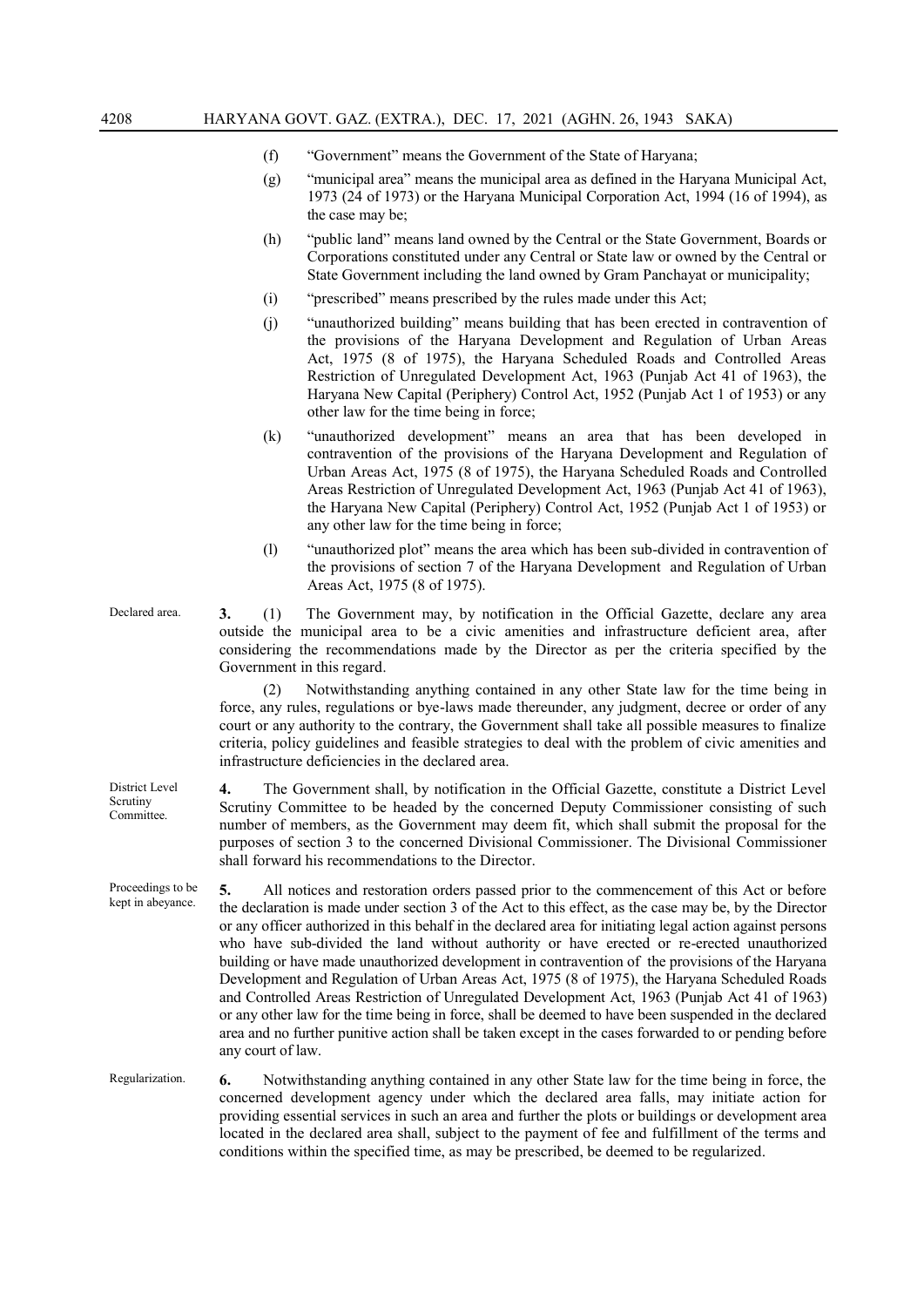**7.** No person shall be entitled to claim any benefit or relief unless all the terms and conditions, as specified by the Government have been fulfilled and requisite fee, as may be prescribed has been deposited. Entitlement for benefit.

**8.** The Director shall carry out such directions, as may be issued to him from time to time, by the Government for efficient administration of this Act.

**9.** The Director with the approval of the Government may, from time to time or under the directions issued by the Government under section 8, shall issue directions as are necessary or expedient for carrying out the purposes of this Act.

**10.** If the Government is of the opinion that the operation of any of the provisions of this Act or any part of notification issued under the Act causes or has caused undue hardship or circumstances exists which render it expedient to do so, it may, subject to such terms and conditions, as it may impose by an order, give relaxation to any class of persons or area or land from all or any of provisions of the Act.

**11.** (1) No suit, prosecution or other legal proceedings shall lie against any person in respect of anything which is in good faith done or intended to be done in pursuance of this Act or the rules made thereunder.

(2) No suit or other legal proceedings shall lie against the Government in respect of any damage caused or likely to be caused by anything which is in good faith done or intended to be done in pursuance of this Act or the rules made thereunder.

**12.** No civil court shall have the jurisdiction to entertain any suit relating to matters falling under this Act or the rules made thereunder.

**13.** Nothing in this Act shall apply to any area –

- (a) which is notified or covered under the Land Acquisition Act, 1894 (Central Act 1 of 1894), the Right to Fair Compensation and Transparency in Land Acquisition, Rehabilitation and Resettlement Act, 2013 (Central Act 30 of 2013), the Forest Conservation Act, 1980 (Central Act 69 of 1980), the Environment (Protection) Act, 1986 (Central Act 29 of 1986), the Works of Defence Act, 1903 (Central Act 7 of 1903), the Indian Electricity Act, 1910 (Central Act 9 of 1910) or any other Central Act;
- (b) which is an encroachment on public land;
- (c) where any industrial unit is located;
- (d) where any commercial building, mall, multiplex, hotel or banquet hall is located;
- (e) wheresuch type of building, as may be prescribed is located.

**14.** The Government may, by notification in the Official Gazette and subject to previous publication, make rules for carrying out the purposes of this Act. rules.

Control by Government.

Power to issue directions.

Power to relax.

Protection of action taken in good faith.

Bar of jurisdiction.

Exemptions.

Power to make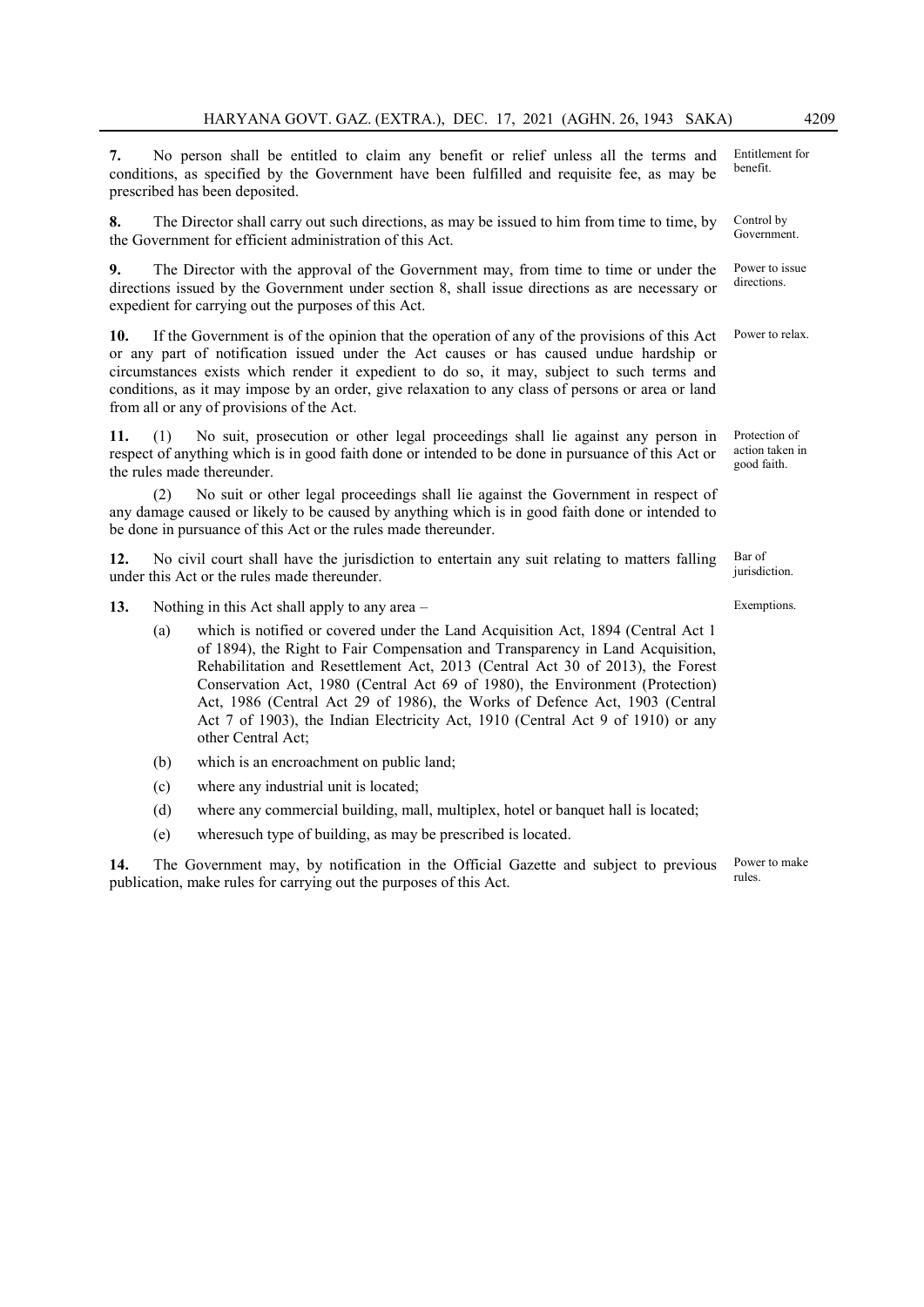### **STATEMENT OF OBJECTS AND REASONS**

Recently the Haryana Management of Civic Amenities and Infrastructure Deficient Municipal Areas (Special Provisions) Act, 2021 was enacted with an objective to provide essential services in the civic amenities deficient areas situated within the Municipal Areas of the State. The object of the said enactment was to improve the living conditions of the inhabitants of the State. It has been observed that the colonies with deficient infrastructure are not only situated within the Municipal Areas but such colonies with deficient infrastructure are also situated outside municipal areas in various towns of the State. On humanitarian ground, it is the primary objective of the State Government to provide minimum infrastructure to ensure the healthy living in such areas. Therefore, in view of above, for providing basic infrastructure facilities to ensure healthy living, it is proposed that a new Bill namely the Haryana Management of Civic Amenities and Infrastructure Deficient Areas Outside Municipal Area (Special Provisions) Bill, 2021 may be enacted.

 $\mathcal{L}$ 

Hence the bill.

MANOHAR LAL, Chief Minister, Haryana.

Chandigarh: R. K. NANDAL, The 17th December, 2021. Secretary.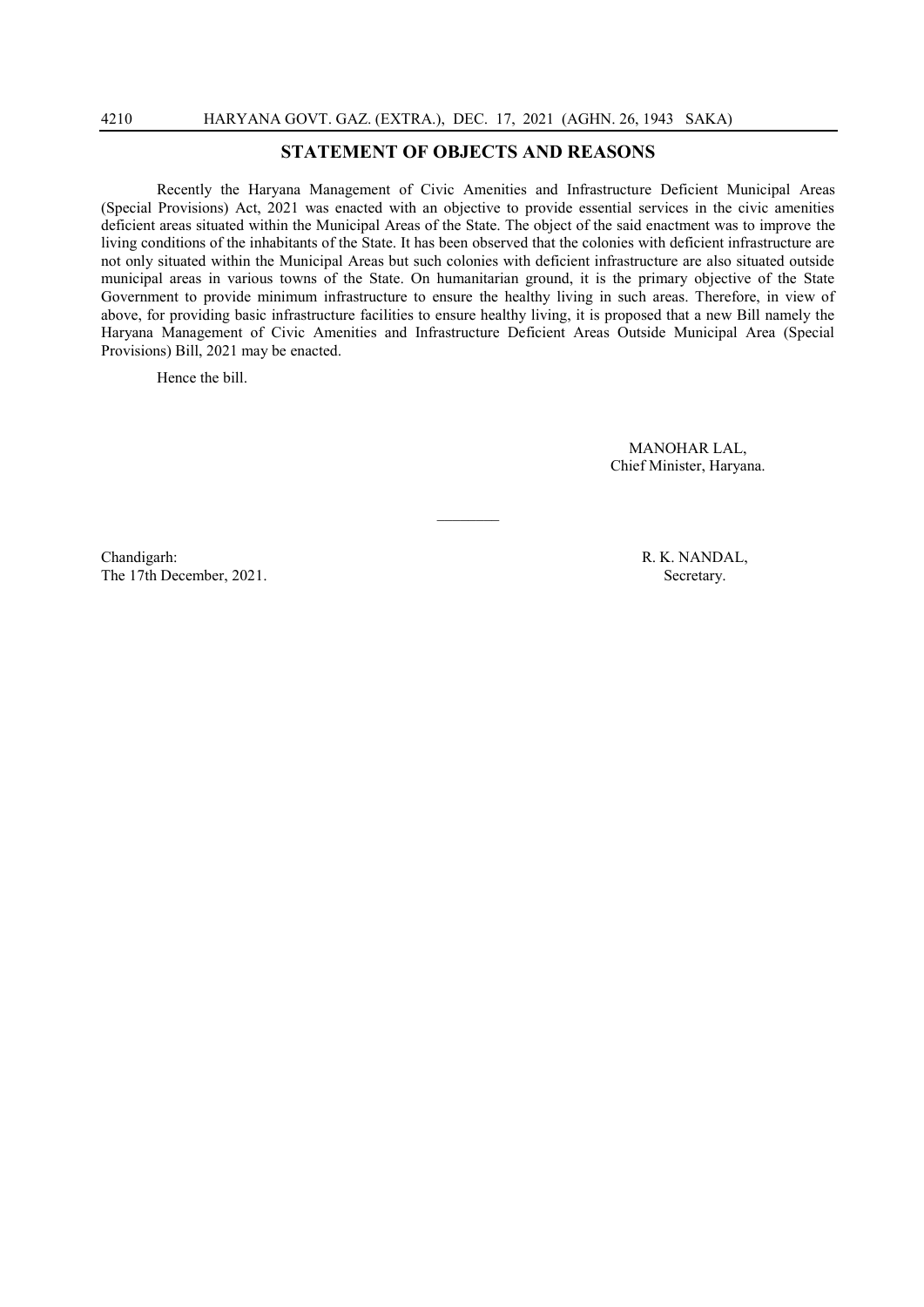#### **MEMORANDUM REGARDING DELEGATED LEGISLATIONS**

Section 3 of the proposed bill empowers State Government to declare any area outside municipal area to be a civic amenities and infrastructure deficient area. Section 4 of the proposed bill empowers State Government to constitute a District Level Committee headed by concerned Deputy Commissioner. Section 7 of the proposed bill empowers State Government to levy a fee in the notified area for making provision of essential services. Section14 of the proposed bill empowers State Government to make Rules.

This delegation of powers to the executive is of normal character. Hence, the memorandum regarding delegated legislation as required under Rule 126 of the Rule of the Procedure and Conduct of Business in the Haryana Legislative Assembly is enclosed.

 $\mathcal{L}=\mathcal{L}$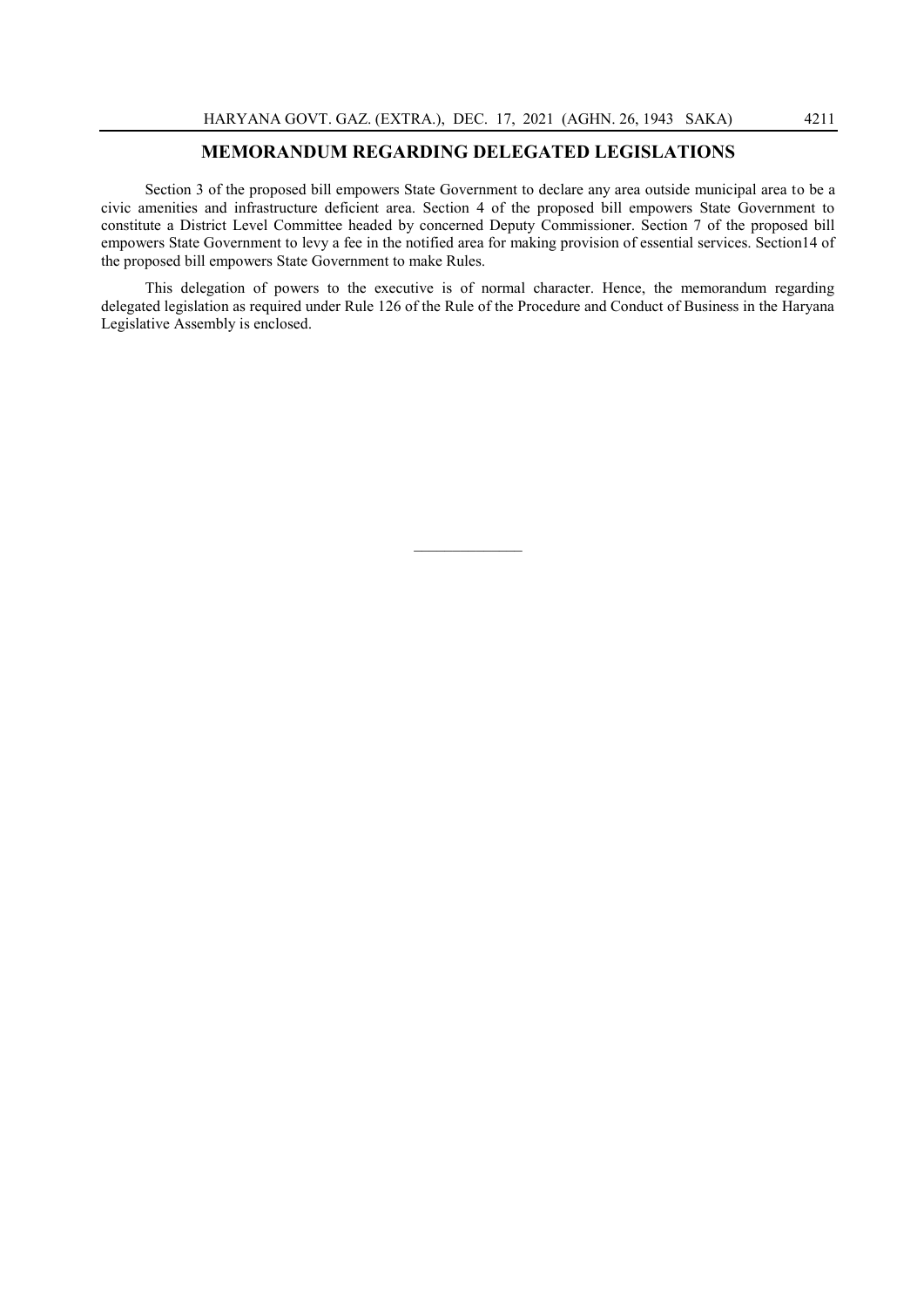[प्राधिकृत अनुवाद]

2021 का विधेयक संख्या 34-एच.एल.ए.

#### हरियाणा नगरपालिका क्षेत्रों से बाह्य क्षेत्रों में अपूर्ण नागरिक सुखसुविधाओं तथा अवसंरचना का प्रबन्धन (विशेष उपबन्ध) विधेयक, 2021

#### हरियाणा राज्य में नगरपालिका क्षेत्रों से बाह्य क्षेत्रों में अपूर्ण नागरिक सूखसुविधाओं तथा अवसंरचना के लिए आवश्यक सेवाओं की व्यवस्था करने हेतु तथा उससे संबंधित तथा उनसे आनुषंगिक मामलों के लिए विशेष उपबन्ध करने के लिए विधेयक

भारत गणराज्य के बहत्तरवें वर्ष में हरियाणा राज्य विधानमण्डल द्वारा निम्नलिखित रूप में यह अधिनियमित हो :-

संक्षिप्त नाम। यह अधिनियम हरियाणा नगरपालिका क्षेत्रों से बाह्य क्षेत्रों में अपूर्ण नागरिक सुखसुविधाओं तथा  $1.$ अवसंरचना का प्रबन्धन (विशेष उपबन्ध) अधिनियम, 2021 कहा जा सकता है।

परिभाषाएं ।

- इस अधिनियम में. जब तक संदर्भ से अन्यथा अपेक्षित न हो—  $2.$ 
	- "घोषित क्षेत्र" से अभिप्राय है, धारा 3 के अधीन अपूर्ण नागरिक सुखसुविधाओं तथा  $(\overline{dp})$ अवसंरचना वाले क्षेत्र के रूप में घोषित क्षेत्र :
	- ''विकास अभिकरण '' से अभिप्राय है, ऐसा अभिकरण, जिसे सरकार, राजपत्र में (ख) अधिसूचना द्वारा, अधिसूचित करे;
	- "निदेशक" से अभिप्राय है. निदेशक, नगर तथा ग्राम आयोजना विभाग, हरियाणा :  $(\pi)$
	- "जिला स्तरीय संवीक्षा समिति" से अभिप्राय है, धारा 4 के अधीन गठित कोई समिति ; (घ)
	- "आवश्यक सेवाओं" में शामिल हैं, जल आपूर्ति, मल निकास, सड़कें तथा स्ट्रीट लाइटें ;  $(\overline{S})$
	- $(\overline{u})$ ''सरकार'' से अभिप्राय है, हरियाणा राज्य की सरकार ;
	- "नगरपालिका क्षेत्र" से अभिप्राय है, हरियाणा नगरपालिका अधिनियम, 1973 (1973 का 24) (छ) या हरियाणा नगर निगम अधिनियम, 1994 (1994 का 16), जैसी भी स्थिति हो, में यथा परिभाषित नगरपालिका क्षेत्र :
	- ''सार्वजनिक भूमि'' से अभिप्राय है, ग्राम पंचायत या नगरपालिका के स्वामित्वाधीन भूमि  $(\overline{v})$ सहित केन्द्रीय या राज्य सरकार, किसी केन्द्रीय या राज्य विधि के अधीन गठित या केन्द्रीय या राज्य सरकार के स्वामित्वाधीन बोर्डों या निगमों के स्वामित्वाधीन भूमि ;
	- "विहित" से अभिप्राय है, इस अधिनियम के अधीन बनाए गए नियमों द्वारा विहित ; (झ)
	- "अप्राधिकृत निर्माण" से अभिप्राय है, ऐसा निर्माण, जो हरियाणा नगरीय क्षेत्र विकास तथा (স) विनियमन अधिनियम, 1975 (1975 का 8), हरियाणा अनुसूचित सड़क तथा नियंत्रित क्षेत्र अनियमित विकास निर्बन्धन अधिनियम, 1963 (1963 का पंजाब अधिनियम 41), हरियाणा नई राजधानी (परधि) नियंत्रण अधिनियम, 1952 (1953 का पंजाब अधिनियम 1) या तत्समय लाग किसी अन्य विधि के उपबंधों के उल्लंघन में परिनिर्मित किया गया है:
	- ''अप्राधिकृत विकास'' से अभिप्राय है, ऐसा क्षेत्र, जो हरियाणा नगरीय क्षेत्र विकास तथा (ਟ) विनियमन अधिनियम, 1975 (1975 का 8), हरियाणा अनुसूचित सड़क तथा नियंत्रित क्षेत्र अनियमित विकास निर्बन्धन अधिनियम, 1963 (1963 का पंजाब अधिनियम 41), हरियाणा नई राजधानी (परिधि) नियंत्रण अधिनियम, 1952 (1953 का पंजाब अधिनियम 1) या तत्समय लागू किसी अन्य विधि के उपबंधों के उल्लंघन में विकसित किया गया है;
	- ''अप्राधिकृत प्लाट'' से अभिप्राय है, ऐसा क्षेत्र, जो हरियाणा नगरीय क्षेत्र विकास तथा (ਰ) विनियमन अधिनियम, 1975 (1975 का 8) की धारा 7 के उपबन्धों के उल्लंघन में उप-विभाजित किया गया है।
- $(1)$ सरकार, राजपत्र में अधिसूचना द्वारा, इस सम्बन्ध में सरकार द्वारा विनिर्दिष्ट मानकों के 3. अनुसार निदेशक द्वारा की गई सिफारिशों पर विचार करने के बाद, नगरपालिका क्षेत्र से बाह्य किसी क्षेत्र को अपूर्ण नागरिक सुखसुविधाओं तथा अवसंरचना वाले क्षेत्र के रूप में घोषित कर सकती है।

घोषित क्षेत्र।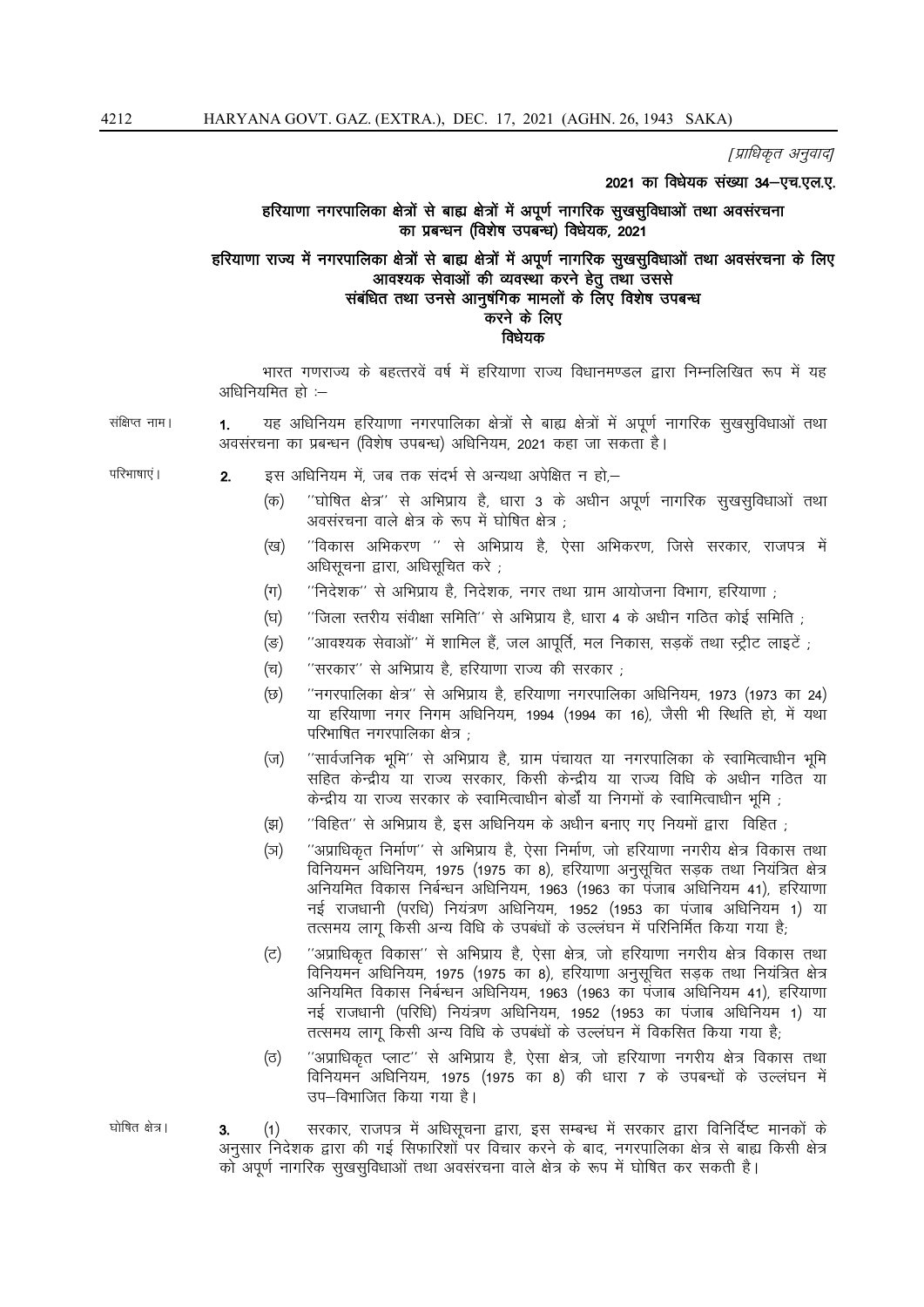तत्समय लागू किसी अन्य राज्य विधि, इसके अधीन बनाए गए किन्हीं नियमों, विनियमों या  $(2)$ उपविधियों, किसी न्यायालय या किसी प्राधिकरण के किसी न्याय–निर्णय, डिक्री या आदेश में दी गई किसी बात के प्रतिकूल होते हुए भी, सरकार घोषित क्षेत्रों में अपूर्ण नागरिक सूखसूविधाओं तथा अवसंरचना की समस्या से निपटने हेतु मानकों, पॉलिसी, दिशा–निर्देशों तथा साध्य रणनीतियों को अन्तिम रूप देने के लिए सभी संभव उपाय करेगी।

सरकार, राजपत्र में अधिसूचना द्वारा, सदस्यों की ऐसी संख्या, जो सरकार उचित समझे, से जिला स्तरीय संवीक्षा समिति । मिलकर बनने वाली राज्य स्तरीय संवीक्षा समिति का गठन करेगी, जिसकी अध्यक्षता सम्बद्ध उपायुक्त द्वारा की जाएगी, जो सम्बद्ध मण्डल आयुक्त को धारा 3 के प्रयोजनों हेतु प्रस्ताव प्रस्तुत करेगी। मण्डल आयुक्त अपनी सिफारिशें निदेशक को अग्रेषित करेगा।

कार्यवाहियाँ ऐसे व्यक्तियों, जिन्होंने हरियाणा नगरीय क्षेत्र विकास तथा विनियमन अधिनियम, 1975 (1975 का 8), 5. आस्थगित रखना। हरियाणा अनुसूचित सड़क तथा नियंत्रित क्षेत्र अनियमित विकास निर्बन्धन अधिनियम, 1963 (1963 का पंजाब अधिनियम 41) या तत्समय लागू किसी अन्य विधि के उपबंधों की उल्लंघना में प्राधिकर के बिना भूमि का उप–विभाजन किया है या अप्राधिकृत निर्माण का परिनिर्माण या पुनःपरिनिर्माण किया है या अप्राधिकृत विकास किया है, के विरूद्ध विधिक कार्रवाई प्रारम्भ करने के लिए घोषित क्षेत्र में निदेशक या इस निमित्त प्राधिकृत किसी अधिकारी द्वारा इस अधिनियम के प्रारंभ से पूर्व या अधिनियम की धारा 3 के अधीन इस प्रभाव की गई घोषणा, जैसी भी स्थिति हो, से पूर्व जारी सभी नोटिसों तथा पारित प्रत्यावर्तन आदेश, घोषित क्षेत्र में निलम्बित किए गए समझे जाएंगे तथा विधि के किसी न्यायालय के समक्ष प्रस्तुत किए गए तथा लम्बित मामलों के सिवाय, कोई भी दण्डात्मक कार्रवाई नहीं की जाएगी।

तत्समय लागू किसी अन्य राज्य विधि में दी गई किसी बात के होते हुए भी, सम्बद्ध विकास नियमितीकरण। 6. अभिकरण, जिसके अधीन घोषित क्षेत्र आता है, ऐसे क्षेत्र में आवश्यक सेवाओं को उपलब्ध करवाने के लिए कार्यवाहियां प्रारम्भ कर सकता है तथा आगे घोषित क्षेत्र में अवस्थित प्लाटों या निर्माणों या विकास क्षेत्र को विनिर्दिष्ट समय के भीतर फीस के भुगतान तथा निबंधनों तथा शर्तों, जो विहित की जाएं, को परा करने के अध्यधीन नियमित किया गया समझा जाएगा।

कोई भी व्यक्ति तब तक किसी लाभ या राहत के दावे का हकदार नहीं होगा जब तक कि लाभ के लिए  $\overline{7}$ . हकदारी। सरकार द्वारा यथा विनिर्दिष्ट सभी निबंधन तथा शर्तें पूरी न की गई हों तथा अपेक्षित फीस, जो विहित की जाए, जमा न करवाई गई हो।

निदेशक, इस अधिनियम के कूशल प्रशासन के लिए ऐसे निर्देशों का कार्यान्वयन करेगा, जो सरकार द्वारा 8. नियन्त्रण। सरकार द्वारा, समय-समय पर, उसे जारी किए जाएं।

निर्देश जारी करने निदेशक, सरकार के अनुमोदन से, समय-समय पर या धारा 8 के अधीन सरकार द्वारा जारी किए 9. की शक्ति। गए निर्देशों के अधीन, ऐसे निर्देश जारी करेगा, जो इस अधिनियम के प्रयोजनों को कार्यान्वित करने के लिए आवश्यक या समीचीन हों।

यदि सरकार की राय है कि इस अधिनियम के किन्हीं उपबन्धों या इस अधिनियम के अधीन जारी शिथिल करने की  $10.$ शक्ति । की गई अधिसूचना के किसी भाग के कार्यान्वयन में अनुचित कठिनाई हुई है या होती है या ऐसी परिस्थितियां विद्यमान है, जो इसे ऐसा करने के लिए समीचीन बनाती हैं, तो यह ऐसे निबन्धनों तथा शर्तों, जो यह आदेश द्वारा अधिरोपित करे, के अध्यधीन इस अधिनियम के सभी या किन्हीं उपबन्धों में व्यक्तियों के किसी वर्ग या क्षेत्र या भूमि के संबंध में शिथिलीकरण कर सकती है।

सद्भावपूर्वक की इस अधिनियम या इसके अधीन बनाए गए नियमों के अनुसरण में सदभावपूर्वक की गई है  $11.$  $(1)$ गई कार्रवाई का या सदभावपूर्वक किए जाने के लिए आशयित किसी बात के संबंध में किसी व्यक्ति के विरूद्ध कोई भी संरक्षण। वाद, अभियोजन या अन्य विधिक कार्यवाहियां नहीं की जा सकेंगी।

इस अधिनियम या इसके अधीन बनाए गए नियमों के अनुसरण में सदभावपूर्वक की गई है या सद्भावपूर्वक किए जाने के लिए आशयित किसी बात से हुई या सम्भावित किसी क्षति के संबंध में सरकार के विरूद्ध कोई वाद या अन्य विधिक कार्यवाहियां नहीं हो सकेंगी।

किसी भी सिविल न्यायालय को इस अधिनियम या इसके अधीन बनाए गए नियमों के अधीन आने अधिकारिता का  $12.$ वर्जन। वाले मामलों के संबंध में कोई वाद ग्रहण करने की अधिकारिता नहीं होगी।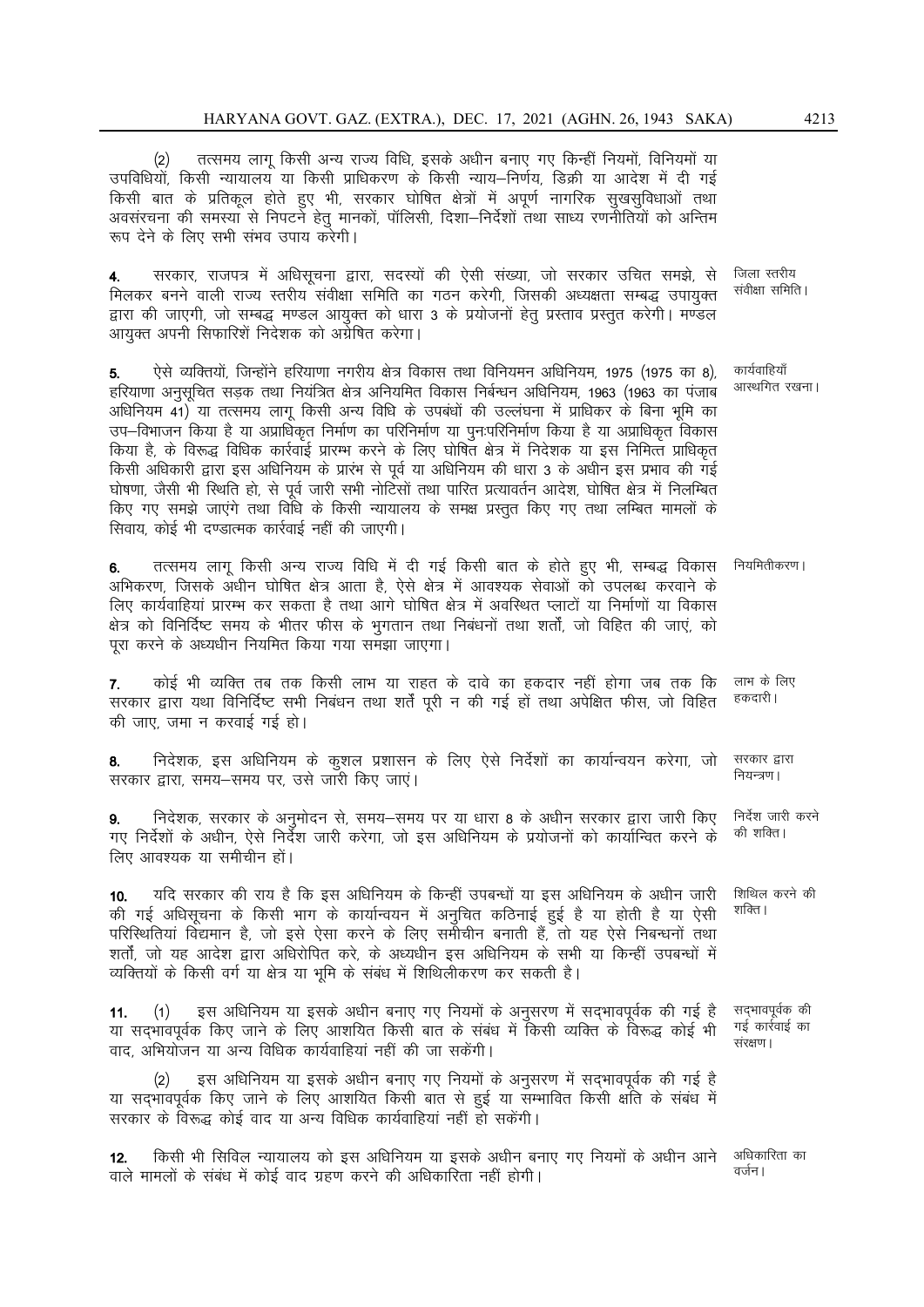#### इस अधिनियम की कोई भी बात उस क्षेत्र को लागू नहीं होगी– छूट ।  $13.$

- $(\overline{45})$ जो भूमि अर्जन अधिनियम, 1894 (1894 का केन्द्रीय अधिनियम 1), भूमि अर्जन, पुनर्वासन और पुनर्व्यवस्थापन में उचित प्रतिकर और पारदर्शिता अधिकार अधिनियम, 2013 (2013 का केन्द्रीय अधिनियम 30), वन संरक्षण अधिनियम, 1980 (1980 का केन्द्रीय अधिनियम 69), पर्यावरण (संरक्षण) अधिनियम, 1986 (1986 का केन्द्रीय अधिनियम 29), रक्षा संकर्म अधिनियम, 1903 (1903 का केन्द्रीय अधिनियम 7), भारतीय विद्युत अधिनियम, 1910 (1910 का केन्द्रीय अधिनियम 9) या किसी अन्य केन्द्रीय अधिनियम के अधीन अधिसूचित किया गया है या आता है;
- जिसमें सार्वजनिक भूमि पर अतिक्रमण किया गया है; (ख)
- जहां कोई औद्योगिक इकाई अवस्थित है,  $(\pi)$
- जहां कोई वाणिज्यिक निर्माण, माल, मल्टीप्लेक्स, होटल या दावत खाना अवस्थित है; (घ)
- जहां इस प्रकार का कोई निर्माण जो विहित किया जाए, अवस्थित है।  $(\overline{S})$

नियम बनाने की सरकार, राजपत्र में अधिसूचना द्वारा तथा पूर्व प्रकाशन के अध्यधीन, इस अधिनियम के प्रयोजनों 14. शक्ति । को कार्यान्वित करने के लिए नियम बना सकती है।

4214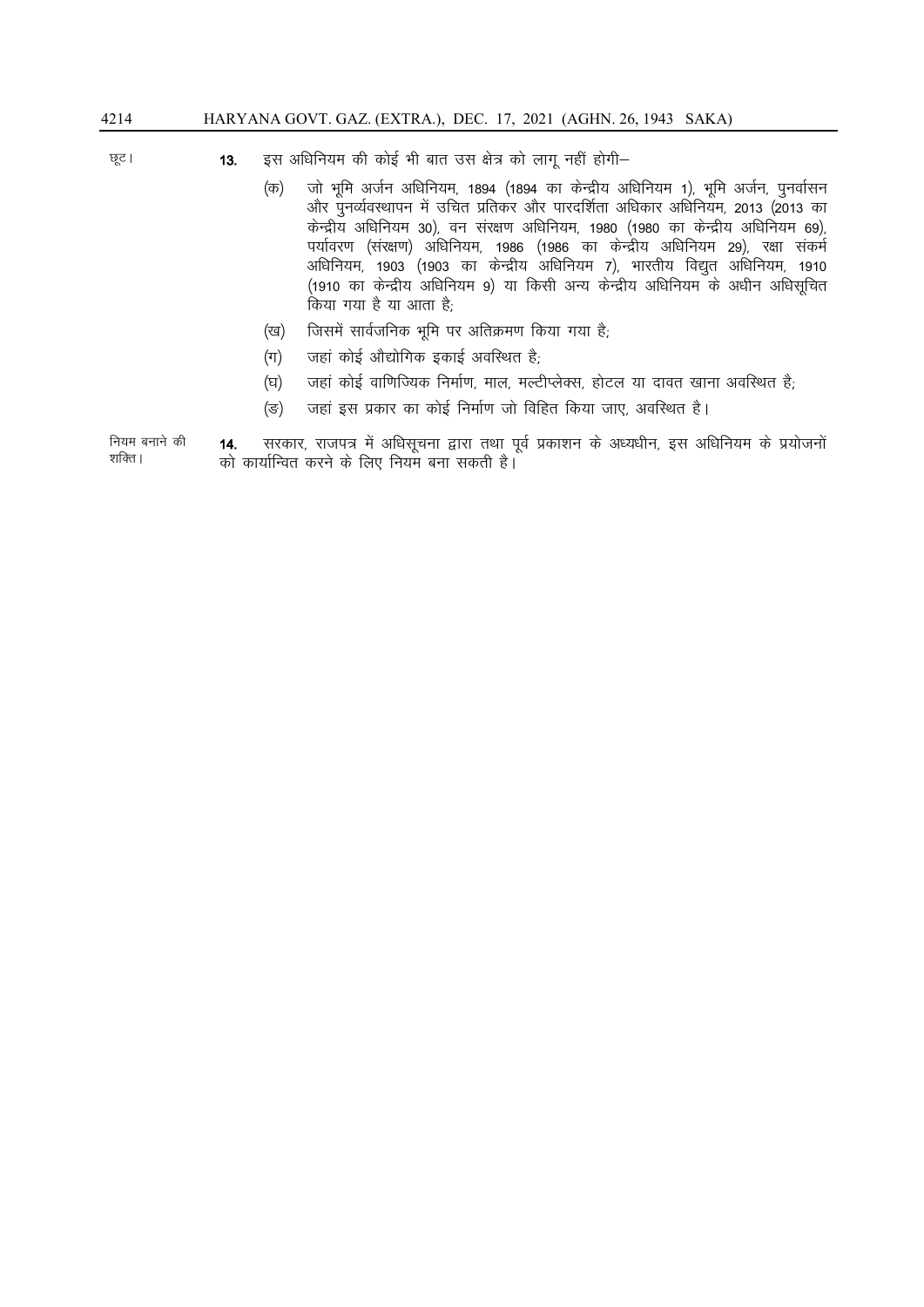#### उद्देश्यों एवं कारणों का विवरण

राज्य के नगरपालिका क्षेत्रों के भीतर स्थित नागरिक सुख-सुविधा अपूर्ण क्षेत्रों में आवश्यक सेवाएं प्रदान करने के उद्देश्य से हाल ही में हरियाणा नगरपालिका क्षेत्रों में अपूर्ण नागरिक सुखे-सुविधाओं तथा अवसरचना का प्रबन्धन (विशेष उपबन्ध) अधिनियम, 2021 अधिनियमित किया गया था। उक्त अधिनियमित का उद्देश्य राज्य के निवासियों की जीवन स्थिति को सुधारना था। यह अवलोकित किया गया है कि अपूर्ण अवसंरचना वाली कॉलोनियाँ न केवल नगरपालिका क्षेत्रों के भीतर स्थित हैं बल्कि ऐसी अपूर्ण अवसंरचना वाली कॉलोनियाँ राज्य के विभिन्न नगरों में नगरपालिका क्षेत्रों के बाहर भी स्थित हैं। मानवीय आधार पर, ऐसे क्षेत्रों में स्वस्थ जीवन को सुनिश्चित करने के लिए न्यूनतम अवसंरचना प्रदान करना राज्य सरकार का प्राथमिक उद्देश्य है। इसलिए, उपरोक्त के दृष्टिगत स्वस्थ जीवन सुनिश्चित करने के लिए मूल अवसंरचना सुविधाऐं प्रदान<br>करने हेतु यह प्रस्तावित किया जाता है कि एक नया विधेयक अर्थात् हरियाणा नगरपालिका क्षेत्रों के बाहर अपूर्ण क नागरिक सुख-सुविधाओं तथा अवसंरचना का प्रबन्धन (विशेष उपबन्ध) विधेयक, 2021 अधिनियमित किया जाए।

इसलिए विधेयक।

मनोहर लाल, मुख्यमंत्री, हरियाणा।

चण्डीगढ : दिनांक 17 दिसम्बर, 2021. आर० के० नांदल. सचिव।